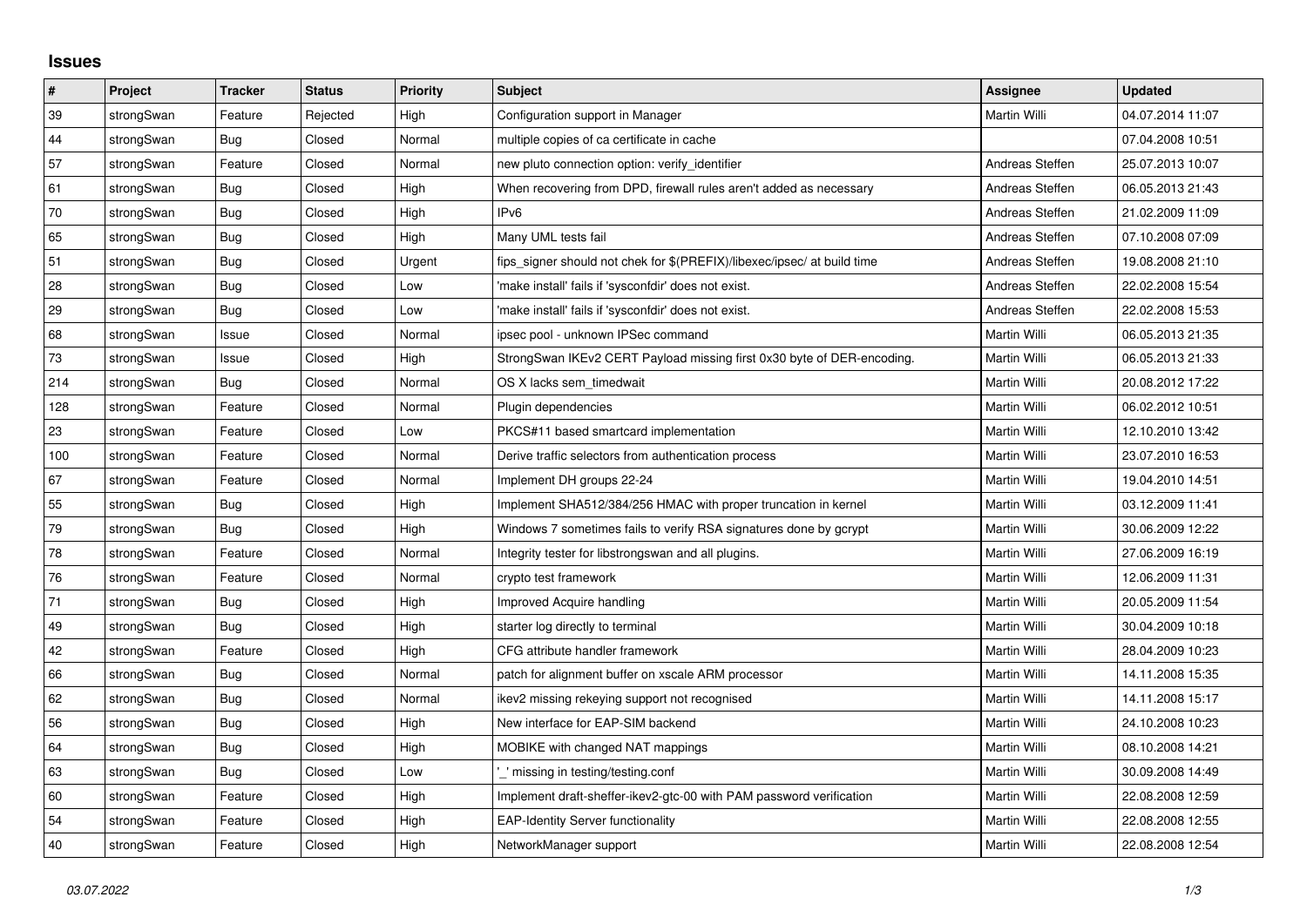| #              | Project    | <b>Tracker</b> | <b>Status</b> | <b>Priority</b> | <b>Subject</b>                                               | Assignee            | <b>Updated</b>   |
|----------------|------------|----------------|---------------|-----------------|--------------------------------------------------------------|---------------------|------------------|
| 59             | strongSwan | Feature        | Closed        | High            | Add additinal signal dependent parameter to bus              | Martin Willi        | 29.07.2008 11:04 |
| 58             | strongSwan | Bug            | Closed        | Normal          | Please fix bashism in /src/ipsec/ipsec.in                    | Martin Willi        | 16.07.2008 09:08 |
| 53             | strongSwan | Bug            | Closed        | Normal          | Printf handler for proposal t                                | Martin Willi        | 12.06.2008 14:23 |
| 46             | strongSwan | Feature        | Closed        | High            | DNS resolving for hosts in ike_cfg                           | Martin Willi        | 09.06.2008 09:34 |
| 25             | strongSwan | Feature        | Closed        | High            | alternative crypto implementation                            | Martin Willi        | 31.05.2008 09:49 |
| 50             | strongSwan | Bug            | Closed        | High            | plutostderrlog option missing                                | <b>Martin Willi</b> | 11.05.2008 10:10 |
| 48             | strongSwan | Feature        | Closed        | High            | Parallel trustchain verification                             | Martin Willi        | 16.04.2008 11:33 |
| 47             | strongSwan | Feature        | Closed        | High            | <b>RNG API</b>                                               | Martin Willi        | 16.04.2008 11:27 |
| 41             | strongSwan | Feature        | Closed        | High            | CFG attribute provider framework                             | Martin Willi        | 16.04.2008 11:24 |
| 43             | strongSwan | Bug            | Closed        | High            | missing certificate_identity in SQL database causes segfault | Martin Willi        | 07.04.2008 10:08 |
| 45             | strongSwan | Bug            | Closed        | High            | Failure to open SQLite database crashes charon               | Martin Willi        | 07.04.2008 09:16 |
| 36             | strongSwan | Bug            | Closed        | High            | strongswan-4.2.0 does not compile with uclibc                | Martin Willi        | 04.04.2008 13:51 |
| $\overline{7}$ | strongSwan | Feature        | Closed        | High            | Relational database configurations/credentials               | Martin Willi        | 02.04.2008 16:30 |
| $30\,$         | strongSwan | Feature        | Closed        | High            | Certificate caching                                          | Martin Willi        | 02.04.2008 14:50 |
| 35             | strongSwan | Bug            | Closed        | High            | ikev2/ocsp-no-signer-cert scenario segfaults                 | Martin Willi        | 02.04.2008 09:45 |
| 34             | strongSwan | Bug            | Closed        | High            | ikev2/multi-level-ca-loop segfaults                          | Martin Willi        | 31.03.2008 09:19 |
| 26             | strongSwan | Bug            | Closed        | High            | Port all tools to new crypto/credential APIs                 | <b>Martin Willi</b> | 21.03.2008 18:04 |
| 33             | strongSwan | Bug            | Closed        | High            | ikev2/crl-revoked scenario broken                            | Martin Willi        | 19.03.2008 19:02 |
| 31             | strongSwan | Bug            | Closed        | High            | ikev2/rw-eap-aka-rsa scenario fails                          | Martin Willi        | 19.03.2008 15:25 |
| 32             | strongSwan | Bug            | Closed        | High            | ikev2/rw-no-idr scenario fails                               | Martin Willi        | 19.03.2008 11:13 |
| 22             | strongSwan | Feature        | Closed        | High            | OCSP support                                                 | Martin Willi        | 10.03.2008 18:41 |
| 21             | strongSwan | Feature        | Closed        | High            | CRL support                                                  | Martin Willi        | 10.03.2008 18:40 |
| 24             | strongSwan | Feature        | Closed        | High            | Update doxygen documentation                                 | Martin Willi        | 22.02.2008 16:07 |
| 27             | strongSwan | Feature        | Closed        | High            | Create a database API                                        | Martin Willi        | 19.02.2008 15:16 |
| 20             | strongSwan | Feature        | Closed        | High            | Pluggable fetcher plugins                                    | Martin Willi        | 18.02.2008 09:58 |
| 16             | strongSwan | Feature        | Closed        | High            | Generic plugin architecture                                  | Martin Willi        | 15.02.2008 09:37 |
| 13             | strongSwan | Feature        | Closed        | High            | Implement a modular credential framework                     | Martin Willi        | 15.02.2008 09:36 |
| $17$           | strongSwan | Feature        | Closed        | High            | Pluggable crypto modules                                     | Martin Willi        | 15.02.2008 09:36 |
| 19             | strongSwan | Feature        | Closed        | High            | Include EAP-MD5 into trunk                                   | Martin Willi        | 13.12.2007 09:48 |
| $18$           | strongSwan | Feature        | Closed        | High            | Merge EAP-AKA module into trunk                              | Martin Willi        | 13.12.2007 09:47 |
| 15             | strongSwan | Feature        | Closed        | High            | Implement rauthentication using RFC4478                      | Martin Willi        | 30.11.2007 14:55 |
| 14             | strongSwan | Feature        | Closed        | High            | Initiate/Terminate IKE SAs                                   | Martin Willi        | 13.11.2007 14:04 |
| $\,6\,$        | strongSwan | Feature        | Closed        | High            | XML based configuration interface: Control                   | Martin Willi        | 13.11.2007 14:04 |